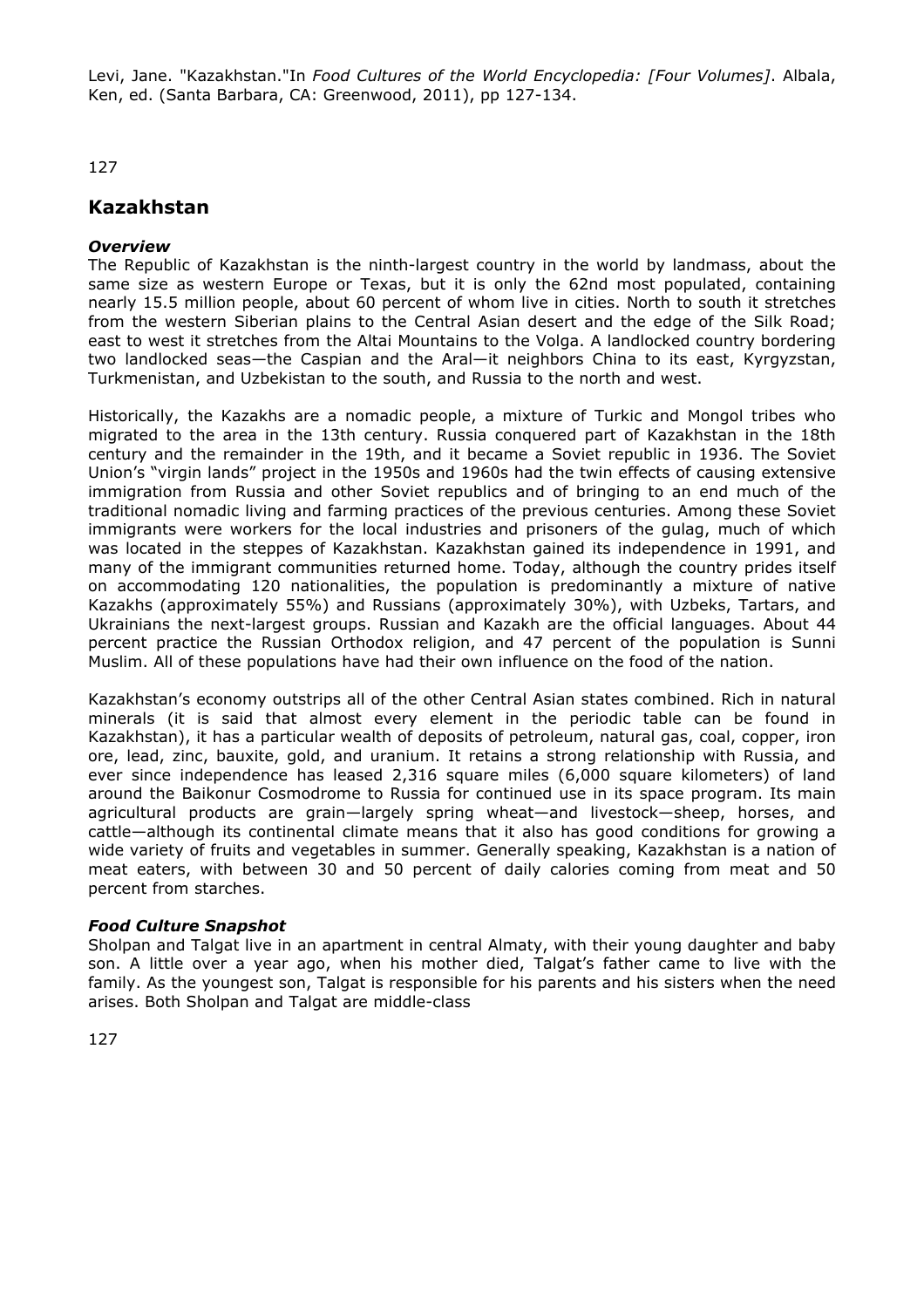urban professionals who work full-time, and they have regular help from an older woman, Gulfiya, who comes into their home to assist with cooking, cleaning, and child care.

Although both adults work, it is Sholpan's responsibility to take care of the family home and to shop for and prepare their meals. Home cooking is an essential component of their family life, extending even to the traditional fruit compotes or cordials that are always in a bottle in the fridge should anyone be thirsty. Talgat's favorite is made from dried apples and barberries simmered in water over a low flame, with the addition of raspberries in summer and dried apricots or raisins in winter.

Staple foods that are usually in the larder include fresh and preserved meats in the form of sausages and smoked meats, rice, eggs, wheat flour, ready-made breads and biscuits, and pickled fish, as well as a wide variety of fruits and vegetables in season. Nuts and dried fruits from the region are another important staple.

Sholpan and Talgat are typical of others in their social group in thinking that fruits and vegetables purchased from a supermarket are simply not fresh. The vast majority of fresh produce is still bought in outdoor or farmers' markets, which are centrally located, or from street vendors who bring their produce of the day into town to sell. Dried fruits and nuts are also best from the market. The impressive new supermarkets tend to be used for bulk purchases—or by the many foreigners working in the larger cities.

## *Major Foodstuffs*

Traditionally, the most important foods for Kazakhs were meat and dairy, and these continue to play a prominent role on Kazakh tables. Sheep, horse, and camel are the traditional meats, and beef is popular. Wild goat is still relatively commonly consumed in rural areas, though the population of *saiga,* or long-nosed antelope, which used to be a staple, has dropped to the extent that it is now protected. Poultry is less frequently consumed than red meat but is becoming increasingly popular, especially chicken and duck. Meat is bled at slaughter, and the animal's head faces west in keeping with halal practice (Mecca is west of Kazakhstan). Camels are slaughtered on their knees, presumably since the animals are so tall. A carcass is usually divided into 12 pieces, each of which has a traditional owner when the meat is served: the head and pelvic bone for guests, kinsmen, and the elderly; the liver and tail fat to all of the inlaws; the breast/brisket for the son- or daughter-in-law; the anklebone for the son-in-law; the rump for a friend; the large intestine for the herdsman; the heart, fat, and cervical vertebrae for the girls; and the kidneys and neck vertebrae (and the ears from the head) for the children.

Horse is an especially important meat. In fact, everything about horses is redolent of Kazakhstan, and there are few more uplifting sights than a herd of horses galloping together across the steppe. Superb horsemen, Kazakhs breed different herds of horses to work, milk, and eat. Horseflesh is often the main meat in traditional Kazakh dishes, and it is also made into a wide array of sausages and preserved meats, each with a different flavor, texture, and balance. Horses raised for eating are encouraged to develop extensive deposits of fat, as this is particularly prized, especially the yellow fat from mountain-fed horses (lowland horses are leaner, and their fat is whiter). On the whole, the fattier the sausage the better. One sausage type, *kazy,* is made from the long strips of meat and fat from the ribs, seasoned with garlic, salt, and pepper and threaded in large, long, whole pieces into the guts. The meat and fat for *shuzhuk* is chopped before being seasoned with salt, pepper, and garlic and stuffed into guts. *Karta* is made from the thickest part of the rectum, which is washed carefully so as not to break up the fat that surrounds it and is then even more carefully turned inside out so that the fat is encased inside. Whole preserved meats include *zhal,* the oblong accumulation of fat from underneath the horse's mane, which is cut off with a thin piece of flesh and then salted, and *zhaya,* which is the salted upper muscular layer of the hip with up to 4 inches (10 centimeters) of fat. *Sur-yet* may be made of any part of the horse's flesh cut into in a piece of between 1 and 2 pounds (0.5 and 1 kilogram) and salted. All of these will be either dried or smoked, and all are boiled for up to two hours before use.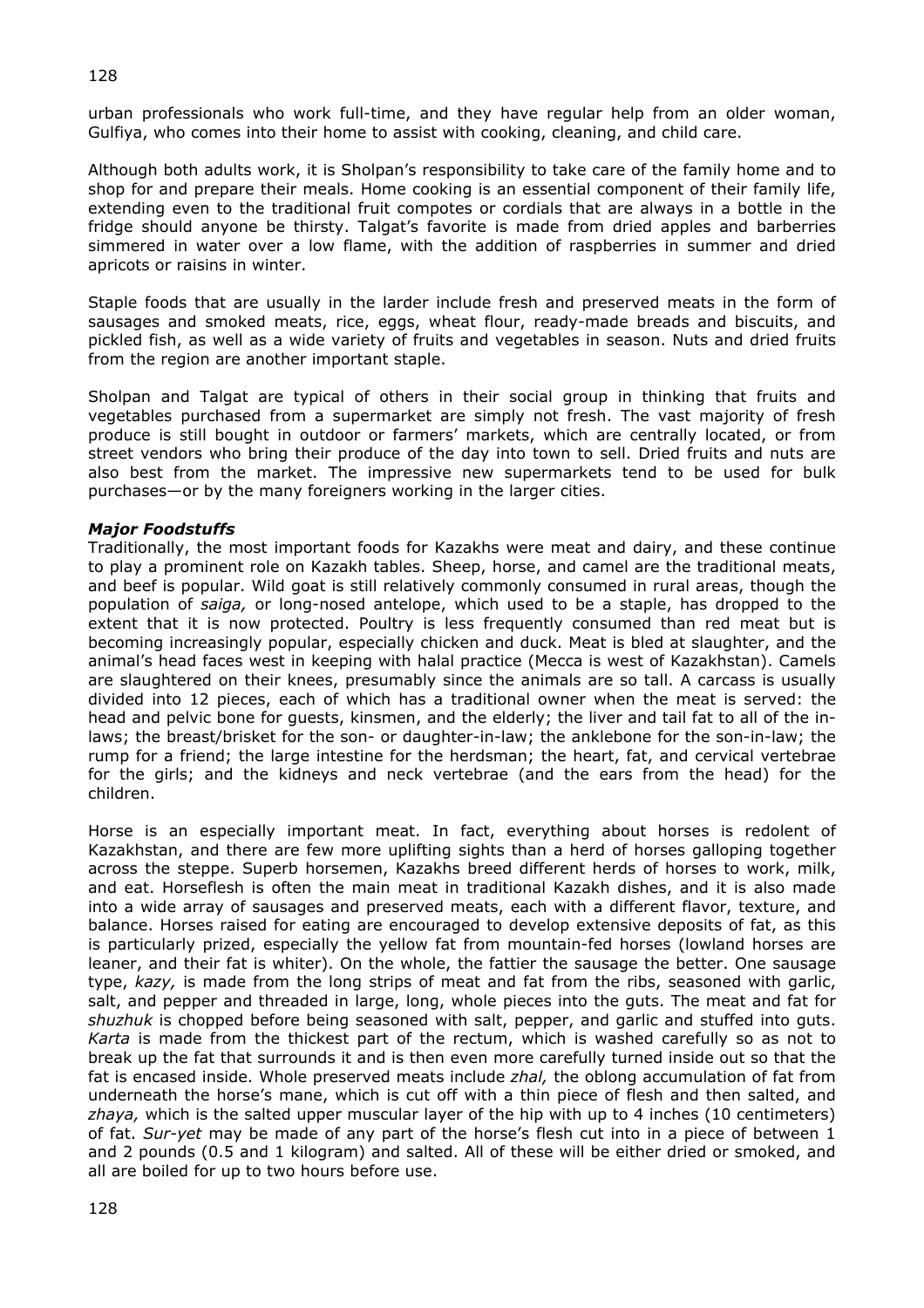Sheep are an important meat source, and fattiness is also prized in this meat. The sheep are bred to have particularly fat rears, and this fat, as well as fat from the tail, is an important ingredient in many dishes as well as being eaten in its own right. The most expensive *shashlyk,* or kebabs, are those with the most fat included. Mutton is also preserved in sausages such as *kyimai,* a blood sausage, and *ulpershek,* made of the heart, aorta, and fat. No part of the animal is wasted. Children collect the knuckle and anklebones to play a throwing game called *asikya*—historically, this was also used to help them learn how to count. Men may be given one of these bones on their wedding day to symbolize hope for a son.

Although it borders two inland seas (the Caspian and Aral), Kazakhstan is landlocked, so as much freshwater as sea fish is consumed. Sturgeon, carp, and pike perch are particularly common, the former eaten for both its meat and its eggs—caviar. Sturgeon and carp are farmed, and in recent years programs have been put in place to try to repopulate the Aral Sea with Aral and Syr Darya sturgeon. As result of Russian and other northern European influence (especially German), salmon is eaten, and pickled fish in many forms is common, usually herring.

Milk from cows, mares, and camels is consumed in the form of milk, yogurt, cream, and cheeses, all of which may be fresh, soured, or fermented. In the countryside, beestings (the first milk after the birth of a calf), or *uyz,* are commonly consumed either boiled and drunk as a warm liquid or boiled, cooled, solidified, and eaten in slices. Fresh milk is usually drunk boiled and is sometimes added to black tea. Slightly fermented milk drinks are traditional, especially kumiss made from mare's milk, *shabat* from camel milk, and *airan* from cow milk. Slightly yogurty and sour, sometimes with a slight fizz, these drinks are refreshing and nourishing and a typical start to a meal or offering to a guest. Both kumiss and shabat are highly recommended for their health-giving properties, renowned for being good for the digestion and the liver, and even a cure for tuberculosis. Boiled soured milk from cows and mares is often strained and formed into small balls that are left to dry in the sun. The resulting *kurt* is eaten as a snack alone or with tea, or diluted in broth or porridge.

Fresh fruit in season is plentiful and prized. In summer, there is a profusion of raspberries and currants of every color, peaches, apricots, melons, and watermelons. Many of these are dried for use in winter, too, the local dried fruits being supplemented by a vast array of imported dried fruits from southern neighbors, especially Uzbekistan, Kyrgyzstan, and Tajikistan. The sheer variety of differently prepared dried raisins, apricots, cherries, and plums from multiple fruit varieties make Kazakh markets a jeweler's shop of glowing color. Autumn is one of the more important fresh fruit seasons, for Kazakhstan is famous as the birthplace of the apple. Most apples eaten in the world today originate from its wild *Malus sieversii,* and the old capital, Almaty, is named for the apple—*Alma-ata* means "father of apples." Although many of the ancient orchards have been lost since independence, apples remain an important crop. Ranging from the highly scented and enormous Aport apple, which can be as large as a baby's head and will grow only on the land around Almaty, to the tiny wild crab apple, they are eaten fresh, dried, or made into brandy.

Alongside displays of dried fruits one finds an equally astonishing array of nuts, grown locally and imported. Almonds of every size, walnuts, cashews, pistachios, and even nutty little apricot kernels are sold in markets everywhere and served as snacks at home. A wide variety of honeys are also sold for consumption and for health. Unlike its Silk Road neighbors, however, Kazakhstan does not have a huge market in spices and herbs. In its markets, meat, dairy products, dried fruits and nuts, and fresh fruit and vegetables predominate. In summer, a profusion of the sweetest tomatoes are on sale; all year, onions, cabbage, seasonal greens, and fresh herbs, especially parsley and cilantro, are available. The influence of several immigrant communities can be found in the most commonly consumed salads: Russian beetroot salad and spicy Korean carrot salad.

With 70 percent of its agricultural land under cultivation, Kazakhstan is the sixth most important global wheat exporter, and wheat is grown in great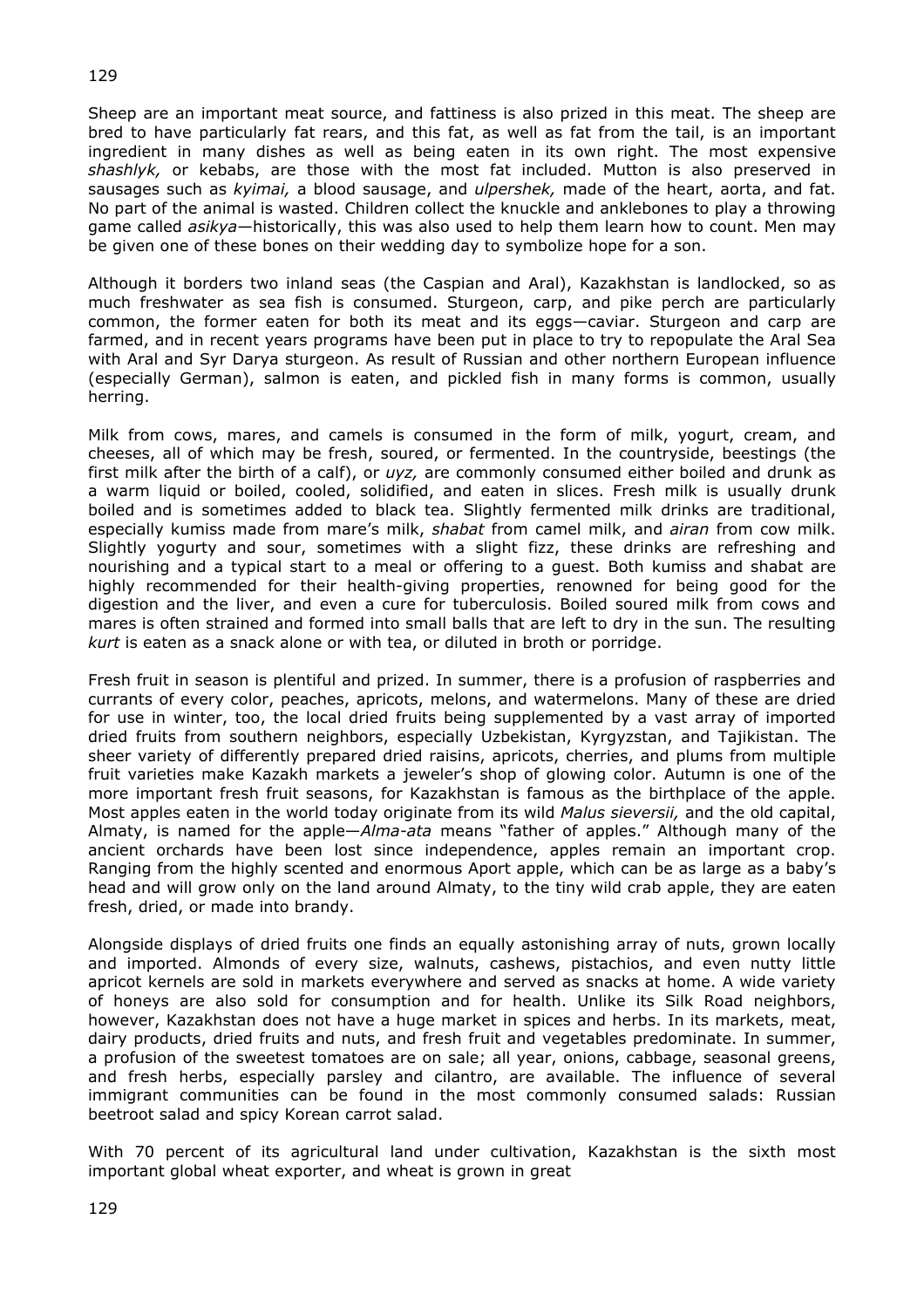quantities for the internal markets as well as for export. Wheat flour is consumed as bread, pasta, or noodles and is the key ingredient in the casing for different types of dumplings and pies. Bread is an important staple food, and there are numerous local breads, many of them the round, flattish, leavened loaves called *non* or *nan* with a distinct raised edge and attractive center decorated with a stamped pattern. Despite the name, these breads are not the same as the flat, unleavened Indian nan. Nan may be plain (*taba nan*), or it can include some fried onions rolled into the outer rim, or have sesame or nigella seeds strewn on the surface, or have a little tail fat added. Highly decorated smaller versions of this loaf, called *damdy nan,* are often served in restaurants. This type of loaf may also be enriched with egg to make *salma nan.* Egg-enriched puffy fried breads, or *baursak,* are very popular, and these, too, may be either simply savory or sweetened with



Bread sellers in Shymkent, Kazakhstan. (Travel-images.com)

sugar (*yespe baursak*) or, for a more complex preparation, have curds added and be boiled before frying (*domalak baursak*). Many of the dumplings that Kazakhs love to eat are made with leavened dough: *Samsa* are stuffed with meat, rice, and onion, shaped into half-moons, and baked; *belyashes* are shaped into small rolls, stuffed with meat or fish and onion, and fried; and *cheburek* are made in rounds, stuffed with meat and onions with the edges pinched together, and fried. Russian dumplings, *perogi* or *pelmeniy,* are also popular. *Manti* are more Chinese in style, made with a thinner, unleavened, wheat-based dough and steamed. *Gutap* dough is also unleavened but enriched with butter, the filling is rich in egg and herbs, and the square fritters are deep-fried. Many of these may be served with a sour cream sauce.

Rice is another important starch grown in the country and the basis for one of the national dishes, *plov.*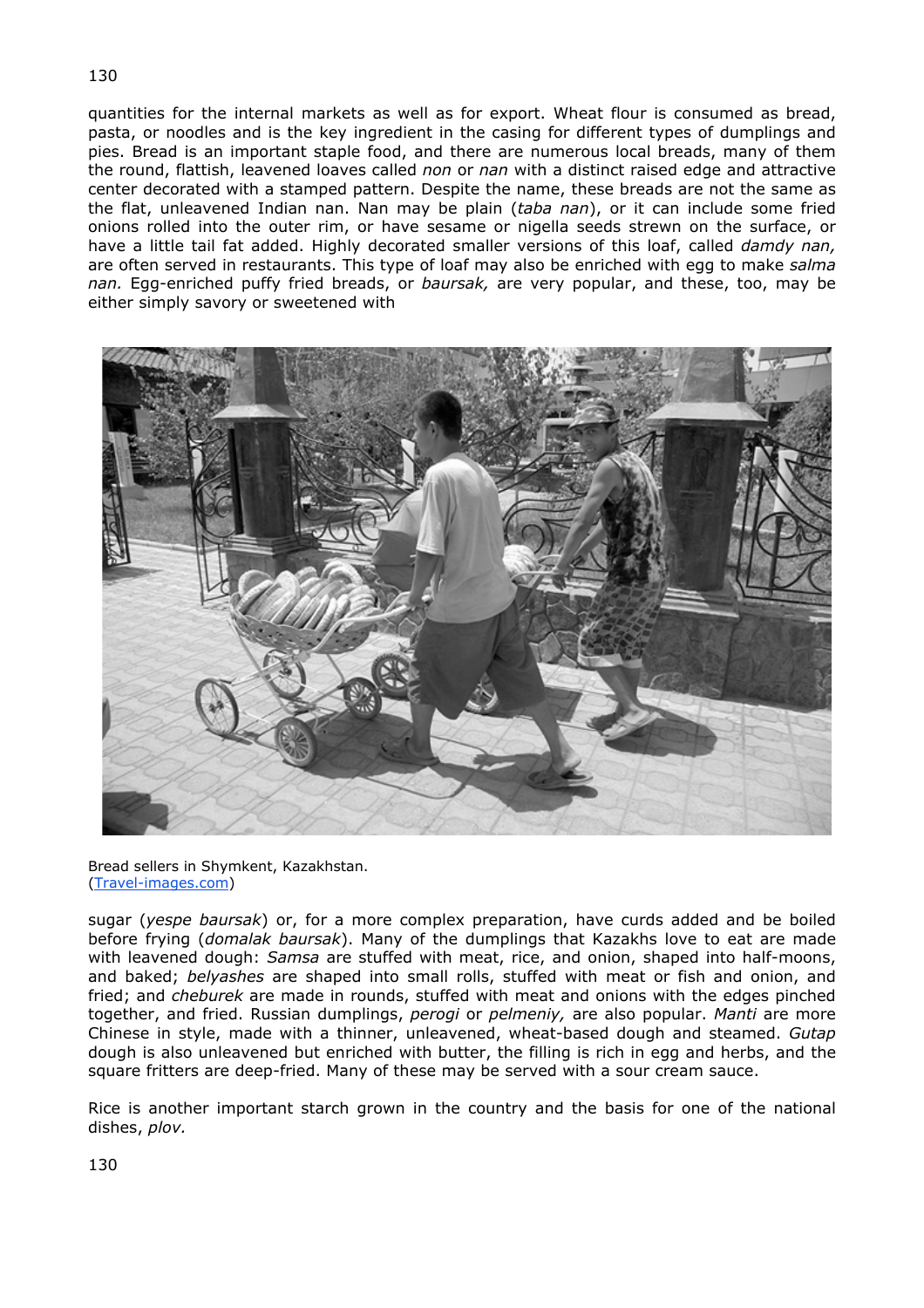## *Plov*

This is a classic of Kazakh cuisine. Although it is clearly related to the typical rice dishes or pilafs common throughout Central Asia, plov has its own particular characteristics. Carrots are the main flavoring agent, and it rarely contains dried fruits (unheard of in most of its cousins). It is much less highly seasoned than other similar rice dishes from along the Silk Road. Typically, any meat can be used, though red meats are preferred. Lamb, including the fat from the tail, is the most common option, though some restaurants offer horse, and beef is popular with many families making it at home.

14 oz medium-grain white rice 2.2 lb lamb or beef, chopped into small cubes 3 tbsp sunflower or corn oil 2 pinches ground coriander 1 medium onion, peeled and sliced 2.2 lb carrots, cut into strips 2 tbsp ground mixed spices (cumin, coriander, cinnamon) 3½ c water 6 cloves garlic, peeled

Wash the rice until the water runs clear, and soak it in water. Heat the oil on high heat, and fry the lamb or beef until very well cooked, about 30 minutes, adding a couple pinches of ground coriander to reduce the smell of the meat. Add the onion, and fry for 2 minutes, then add the carrots and the spice mix. Fry for about 20 minutes until the carrots begin to caramelize. Turn down the heat to low, and add the water and a teaspoon of salt. Turn the heat to high, cover with a lid, and bring to a boil. Add the garlic and then the rice, which should be pushed gently under the surface of the liquid but not stirred. Replace the lid. Cook for 20 minutes, until the water is absorbed and the rice is cooked. Tip out onto a large dish, and serve with a tomato and onion salad.

Every meal ends with something sweet. Chocolate- or vanilla-flavored light sponge cakes, sandwiched together with jam, covered in sweetened cream, and brightly iced, are commonly bought at bakeries and served as desserts or with tea. Local factories produce a vast array of brightly wrapped boiled sweets in fruit, nut, and chocolate flavors. There is a thriving chocolate-making industry, and locals take rightful pride in the quality of the beautifully wrapped bars.

## *Cooking*

Preparing Kazakh food is fairly labor-intensive. Although dishes tend to be composed of relatively few ingredients, meals are composed of multiple dishes, so a lot of chopping and mixing is required. In most households cooking is a female occupation, the responsibility of the senior woman in the house, aided by her daughters or daughters-in-law as required.

Middle-class Kazakh kitchens are somewhat simpler than Western kitchens. The room itself tends to be small, and the main piece of equipment is a domestic stove with an oven and surface burners (either electric or gas). The majority of cooking is done on the burners, and in many lower-middle-class households the oven is put to use as an additional storage area for pots and pans rather than as a means of cooking. Poorer households without these facilities continue to use the traditional dried-cow-dung fire. Some rural households have a clay oven in their backyard, used for baking bread and meats, but this type of oven is traditionally Uzbek, not Kazakh. The Kazakh "oven" is a more temporary affair made of two large, heavy metal pans of similar size, one used as a lid for the other, buried in the cow-dung fire. Grilling is done over charcoal outside.

Deep-frying and sautéing are done in large, deep frying pans; boiled dishes, especially meatbased stews, are made in large cast iron or steel saucepans, or *kazans.* Dumplings are steamed in large multilayered pans called *kaskans.* Narrow rolling pins or a large broom handle are used to roll out bread or pasta dough. Handleless china cups or soup bowls, called *pialas,* are used for measuring volumes of about 1 cup (200 grams) dry and 8.5 fluid ounces (250 milliliters) of liquid ingredients. Spices are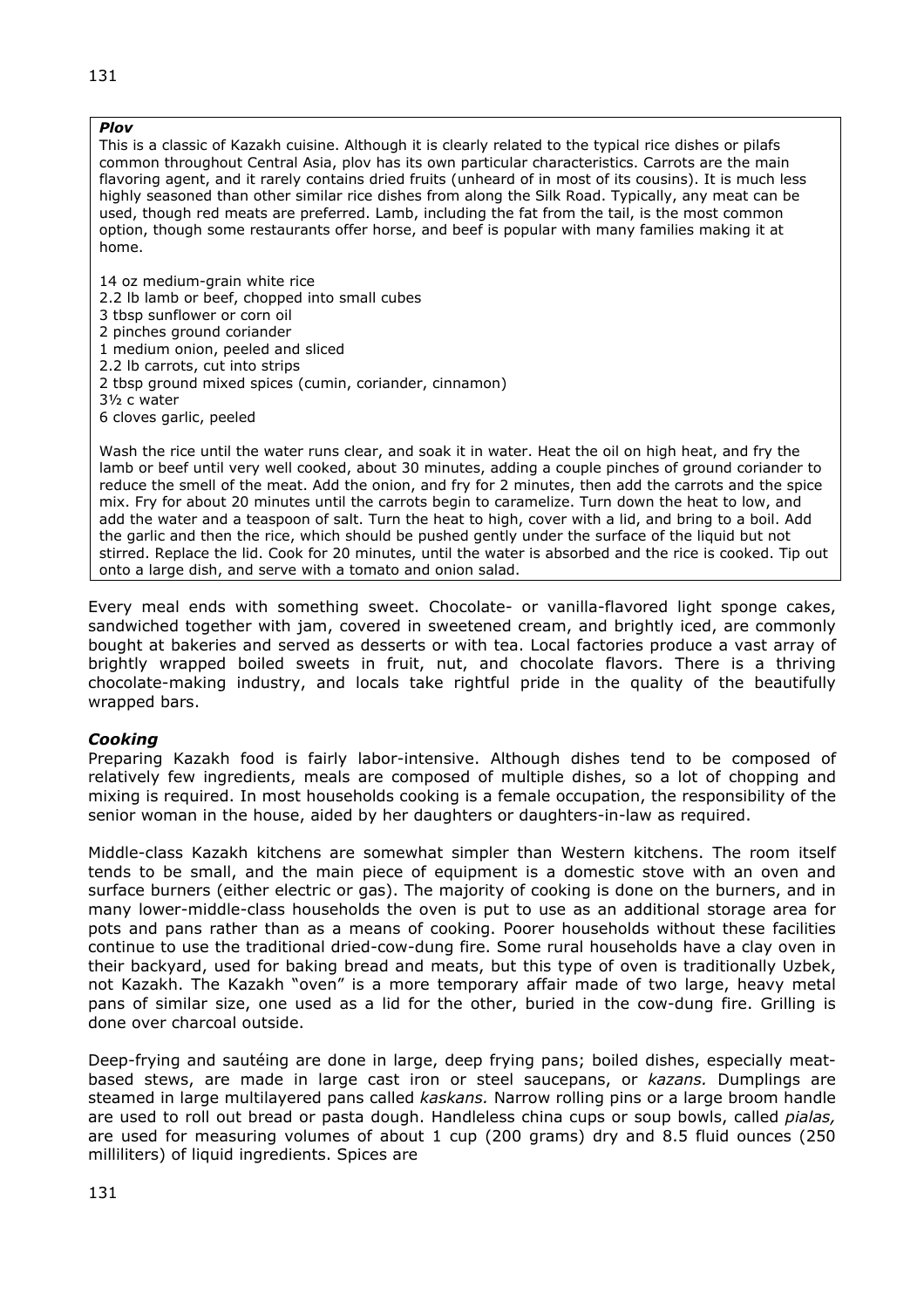bought ready-ground, and often ready-mixed, from the market, so milling and crushing are not usually done at home.

## *Typical Meals*

Most Kazakhs in urban and rural areas eat three meals a day, the largest of which is dinner. All meals are accompanied by tea, either black or green. Black tea may have milk added.

Breakfast is usually eaten at home; it consists of tea and either bread with jam, honey, or cheese, plus hard-boiled or scrambled eggs, or a thin porridge with sweet toppings of jam or raisins. Some savory items are interchangeably consumed as either breakfast or lunch foods: breads stuffed with chopped eggs and greens or cabbage, or pancakes spread with a thin layer of minced lamb and rolled. Lunch is light and often eaten outside the home—perhaps manti or samsa, or soup (*sorpa*), or Korean-style salad bought from a street vendor or small restaurant. In many offices, people will bring in leftover food from home to eat at lunchtime.

Hospitality is a critical part of Kazakh life, and dinner tends to be an important time for this. The dining table in most homes is always set with two three-tiered plates of dried fruits, nuts, and sweets, ready for any guest who happens to visit. A typical meal for guests might start with savory baursak, little hollow doughnut-like fried puffed breads, and some salads—perhaps *sveyko nay,* made of grated beetroot and finely minced garlic; *mimosa,* or crab salad, made of chopped crab, hard-boiled eggs, rice, cucumbers, and sweet corn with a dill dressing; and a tomato and onion salad with garlic, this last one essential if plov, the Kazakh pilaf, is on the menu. Plov is traditionally made with horse or fat mutton, but many families prefer their plov made with beef. A soup of some kind, either fish or meat broth, will probably be served along with the meal. Every dish is placed on the table, and guests are exhorted to help themselves before the family begins eating. Mainly homemade up to this point, the meal may turn to purchased items for dessert. Along with tea with hot milk there will be a profusion of sweetmeats: dried fruits and nuts; fresh fruit (watermelon, raspberries, pomegranates, according to season); fruit jams, eaten by the teaspoonful; and cake, perhaps *midovi,* a honey cake with cream. Any cookies or chocolates brought by the guests will also be served.

## *Eating Out*

Kazakh cities have numerous restaurants, and eating out is a popular pastime, with large groups meeting for business or social entertainment. In the summer, many restaurants have large open-air seating areas with live music to encourage parties to stay and enjoy the hospitality—and order more food. Many restaurants offer typical foods of the region, in particular Kazakh, Uzbek, or Georgian dishes. Although some of these restaurants specialize in a particular cuisine, many of them offer a broader range of dishes from the region.

Other Asian restaurants are also popular, especially Korean and Chinese, and there are a few Indian and Thai restaurants in the major cities. In many cases local ingredients are used to prepare classic dishes on these menus. The meat wrapped and steamed in a banana leaf in a Kazakh Thai restaurant is as likely to be horse meat as chicken.

Snacking is extremely popular, and many of the local foods lend themselves to the quick street-food treatment. Several of the favorite meat and vegetable dumplings, in particular manti and samsa, are readily available in markets, on the street, and in small, fast restaurants that let you drop in for a quick bite. One is also never too far from an open-air grill that has been wheeled into position in a park or on a street corner and is loaded with shashlyk, which are then served with bread, sliced onion and tomato, and a spicy sauce. Typical Western fast food is also available, and the local McBurger chain is a popular choice, but local foods seem to remain the preferred option for most snacking outside the home.

## *Special Occasions*

The traditional Kazakh feast is known as the *dastarkhan,* which is literally the word for the tablecloth on which food would be laid out but is better translated here as a festive table. The dastarkhan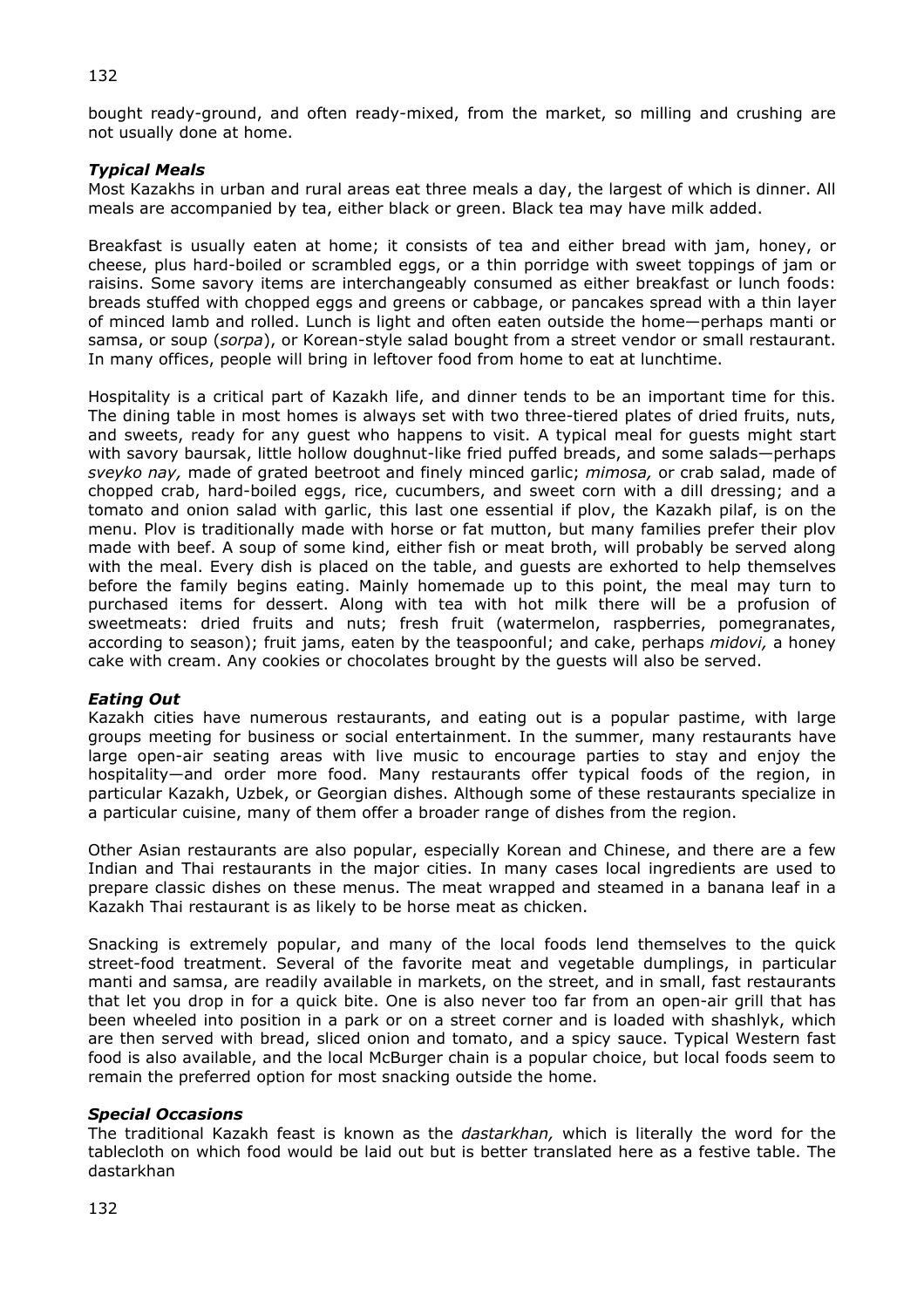is an expression of the importance of sharing generous hospitality with family, friends, and guests. Based on the nomadic tradition of the early Kazakh peoples, it has sheep as its centerpiece. Before the feast begins, the table is decorated with the snacks always laid out on a Kazakh table: dried fruits, nuts, and sweets. Guests are offered kumiss, fermented mare's milk; shabat, fermented camel milk; or airan, liquid yogurt, to drink. The small, puffy fried breads called baursak are served. The rest of the meal is focused on the meat, starting with the sheep's head. Traditionally this is presented to the most senior person at the table, who carves it and serves the other guests according to their status. Older people and children are taken particular care of—the children usually get the ears. *Beshbarmek* follows. This is a dish of boiled meat, in this case mutton or lamb, served in whole pieces on the bone on a dish of broad noodles and stewed onions. The meat is again served to the guests according to the most suitable part for them (pelvic bone or leg for elderly guests of honor, the cervical vertebrae to the girls), and each person has a soup bowl of the broth that the meat and pasta were cooked in, known as sorpa, which is served in small soup bowls called pialas. Black or green tea is served.

Nauryz, the spring equinox at the end of March, is another important celebration, whether marked at home in the city or back in the family village. Of course, the sharing of food plays a

#### *Beshbarmek*

This dish is simple and filling. With the use of good ingredients and a healthy appetite, it is quite delicious. The same recipe can be used with any red meat: horse, beef, or mutton, depending on availability and preference. Horse will produce the leanest result, mutton the fattiest. Many families and restaurants prefer it made with mutton.

1 large, fat piece of mutton on the bone (approximately 4 lb) 4 onions Salt Pepper (optional) 1 egg 1 c water 4½ c white flour

Place the meat, a little salt, and one peeled whole onion in a large saucepan, cover with water, bring to a boil, and simmer until cooked—approximately 2 hours—frequently skimming off any scum that rises to the surface.

About an hour into the cooking of the meat, slice the remaining 3 onions thinly. Skim some fat and bouillon from the meat pan, and place into a smaller saucepan. Add the sliced onions, bring to a boil, and simmer gently until the onions are soft but not disintegrating. Season with salt and a little pepper if desired.

Now make the pasta. Beat together the egg and water with 1½ pinches salt in a large bowl. Gradually add the flour, and mix together with your hands, kneading firmly and scraping the dough from the sides of the bowl as you go. Keep adding flour and kneading until the mixture doesn't stick to the sides of the bowl any more—approximately 4–5 minutes. Tip out onto a large, clean work surface, and roll and knead it hard into a springy ball. Return to the bowl, cover, and let rest for 15 minutes. Flour the work surface. Cut the dough into 4 pieces, sprinkle each piece liberally with flour, and knead each for about a minute. Form 4 neat balls, pressing each one flat and allowing it to bounce up again. Then, take one ball at a time and press it flat with the knuckles, turning over and over in flour, and finally roll out through the lasagna setting of a pasta machine. Cut the pieces into long rectangles. Remove the cooked meat from the pan, and boil the pasta pieces in the broth until cooked, approximately 4 minutes.

To serve, place a generous layer of boiled sliced onions on a large dish. Cover with the pasta and then the rest of the onions. Place the meat on top, and take the dish to the table where the guests can help themselves. The broth should be served alongside in individual soup bowls, and the entire dish is eaten with a spoon.

crucial role.

133

## 133